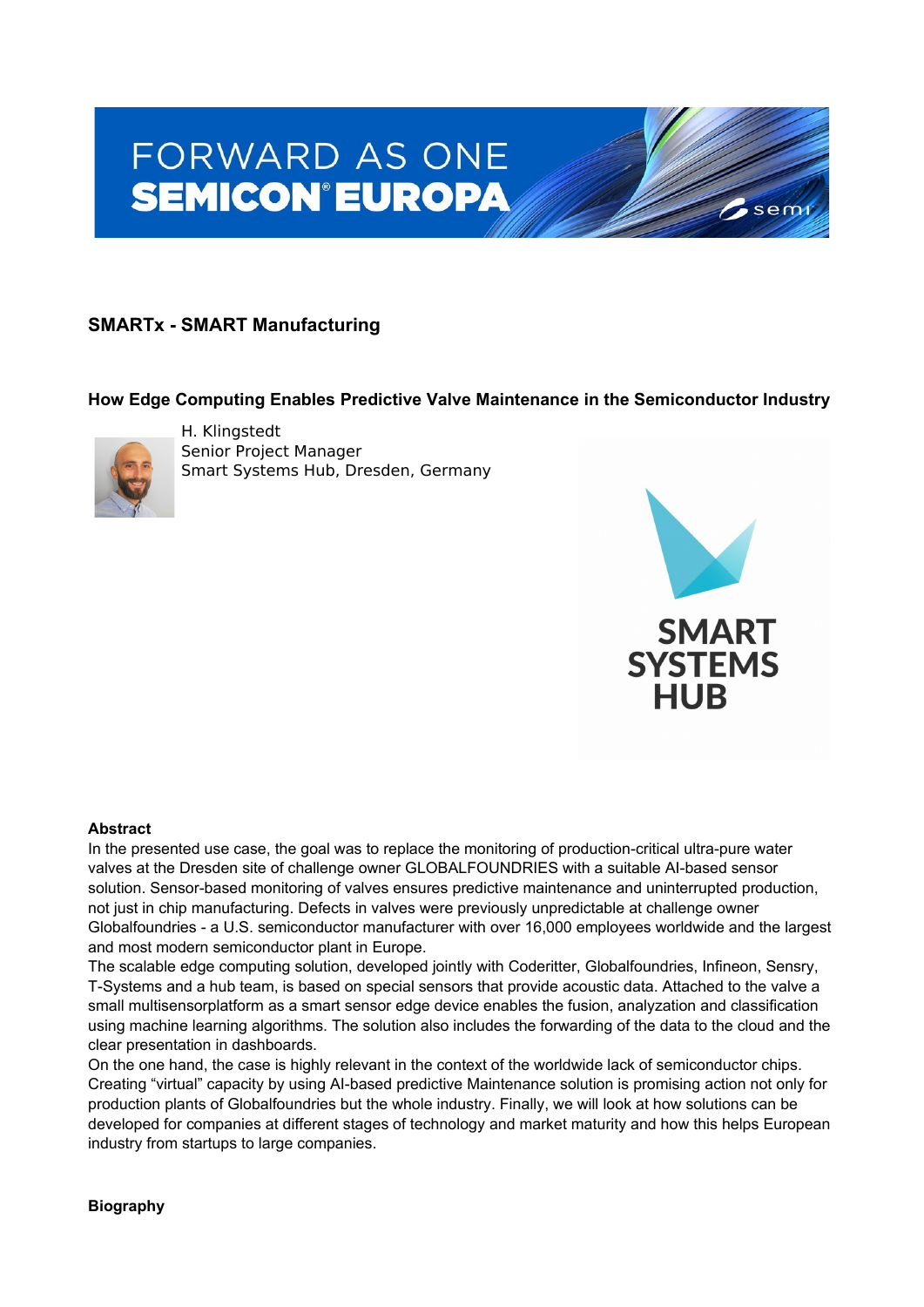Career start as assistant to the board of directors at an automotive supplier group.

Support of projects in supply chain and supplier management of C and E-Class series.

2016 as in-house consultant, design of digital transformation with introduction of PLM and SAP systems.

From 2020 onwards, specialisation in innovation management and support of co-innovation formats as well as projects in digitalisation consulting in the Smart Systems Hub.

Developing innovative IoT testbeds and MVPs by guiding different project partners as well as cross-sector technology experts (industry, SMEs, start-ups) through an innovation process.

Focus lies fast integration of IoT technologies and AI to solve a problem and align them in such a way that companies succeed in process improvements and develop new business models.